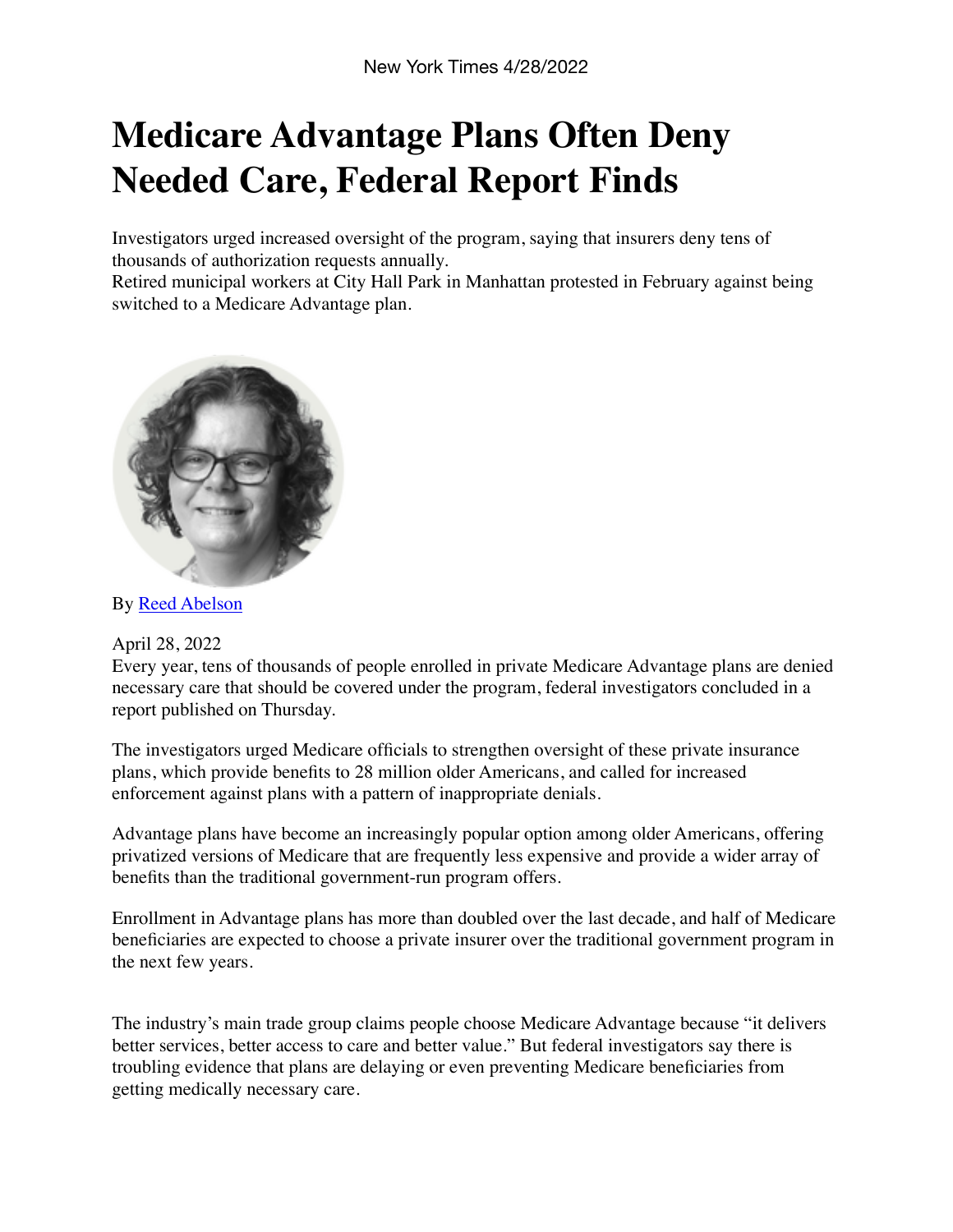[The new report](https://oig.hhs.gov/oei/reports/OEI-09-18-00260.pdf), from the inspector general's office of the Health and Human Services Department, looked into whether some of the services that were rejected would probably have been approved if the beneficiaries had been enrolled in traditional Medicare.

Tens of millions of denials are issued each year for both authorization and reimbursements, and audits of the private insurers show evidence of "widespread and persistent problems related to inappropriate denials of services and payment," the investigators found.

[The report echoes similar findings](https://www.nytimes.com/2018/10/13/us/politics/medicare-claims-private-plans.html) by the office [in 2018](https://oig.hhs.gov/oei/reports/oei-09-16-00410.asp) showing that private plans were reversing about three-quarters of their denials on appeal. Hospitals and doctors have long [complained](https://www.aha.org/system/files/media/file/2020/12/addressing-commercial-health-plan-abuses-ensure-fair-coverage-patients-providers.pdf) about the insurance company tactics, and Congress is considering legislation aimed at addressing some of these concerns.

In its review of 430 denials in June 2019, the inspector general's office said that it had found repeated examples of care denials for medical services that coding experts and doctors reviewing the cases determined were medically necessary and should be covered.

Based on its finding that about 13 percent of the requests denied should have been covered under Medicare, the investigators estimated as many as 85,000 beneficiary requests for prior authorization of medical care were potentially improperly denied in 2019.

Advantage plans also refused to pay legitimate claims, according to the report. About 18 percent of payments were denied despite meeting Medicare coverage rules, an estimated 1.5 million payments for all of 2019. In some cases, plans ignored prior authorizations or other documentation necessary to support the payment.

These denials may delay or even prevent a Medicare Advantage beneficiary from getting needed care, said Rosemary Bartholomew, who led the team that worked on the report. Only a tiny fraction of patients or providers try to appeal these decisions, she said.

"We're also concerned that beneficiaries may not be aware of the greater barriers," she said.

Kurt Pauker, an 87-year-old Holocaust survivor in Indianapolis who has kidney and heart conditions that complicate his care, is enrolled in a Medicare Advantage plan sold by Humana.

In spite of recommendations from Mr. Pauker's doctors, his family said, Humana has repeatedly denied authorization for inpatient rehabilitation after hospitalization, saying at times he was too healthy and at times too ill to benefit.

Last March, after undergoing hip surgery, Mr. Pauker was again told that he did not qualify for inpatient rehab but would be sent back to a skilled nursing center to recover, his family said.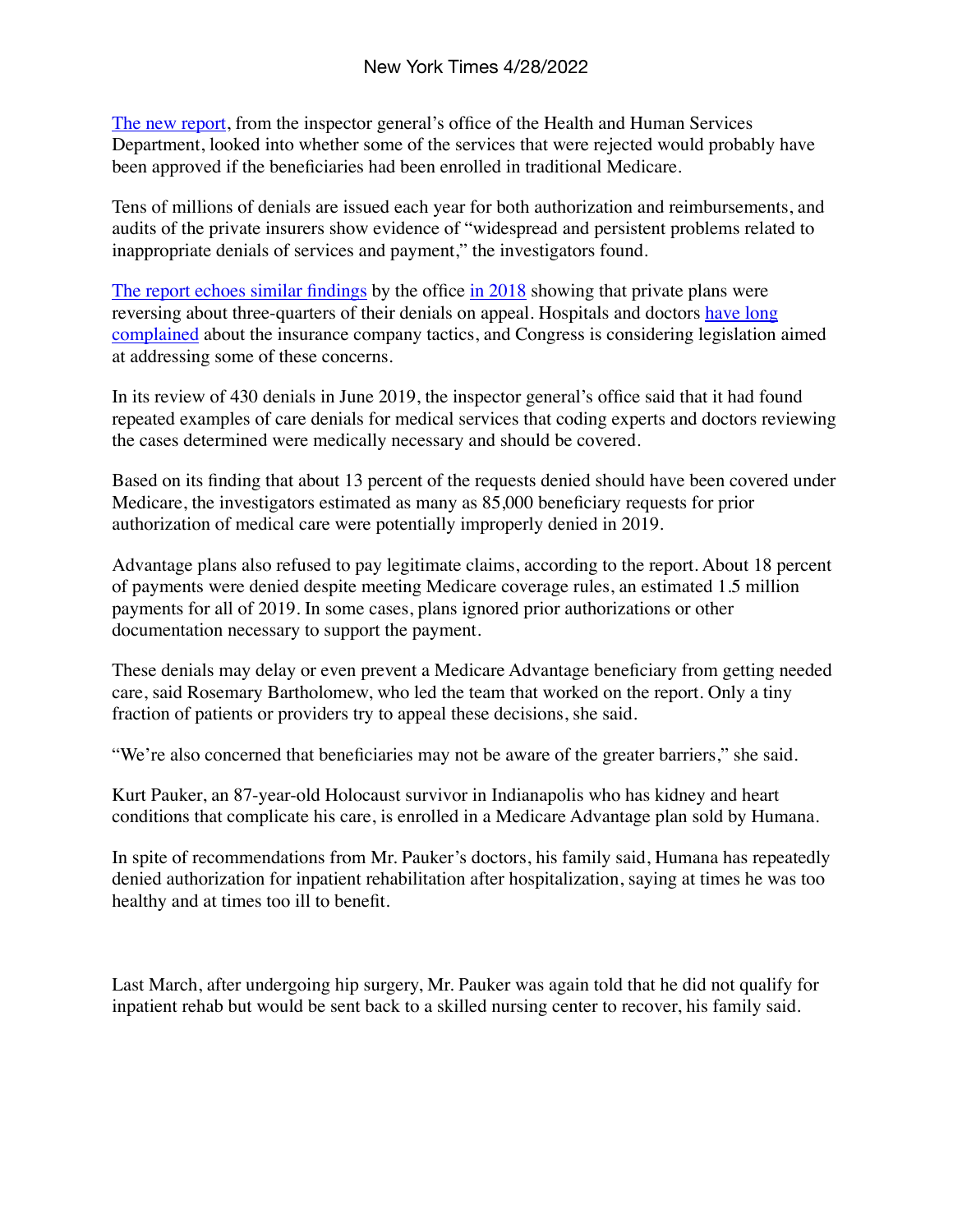During his previous stay at a skilled nursing center, he received little in the way of physical or occupational therapy, the family said. He has so far lost his appeals, and relatives have chosen to pay for care privately while continuing to pursue his case.

People "should know what they're giving up," said David B. Honig, a health care lawyer and Mr. Pauker's son-in-law. People signing up for Medicare Advantage are surrendering their right to have a doctor determine what is medically necessary, he said, rather than have the insurer decide.

Humana, which reported strong earnings on Wednesday, said it could not comment specifically on Mr. Pauker's case, citing privacy rules. But the insurer noted that it was required to follow the standards set by the Centers for Medicare and Medicaid Services.

"While every member's experience and needs are unique, we work to provide health coverage that is consistent with what we believe C.M.S. would require in each instance and supports our members in achieving their best health," Humana said in a statement.

Medicare officials said in a statement that they are reviewing the findings to determine the appropriate next steps, and that plans found to have repeated violations will be subject to increasing penalties.

The agency "is committed to ensuring that people with Medicare Advantage have timely access to medically necessary care," officials said.

The federal government pays private insurers a fixed amount per Medicare Advantage patient. If the patient's choice of hospital or doctor is limited, and if he or she is encouraged to get services that are less expensive but effective, then the insurer stands to profit.

Under traditional Medicare, there may be an incentive for hospitals and doctors to overtreat patients because they are paid for each service and test performed. But the fixed payment given to private plans provides "the potential incentive for insurers to deny access to services and payment in an attempt to increase their profits," the report concluded.

Dr. Jack Resneck Jr., the president-elect of the American Medical Association, said the plans' denials had become widespread. The organization has been aggressively lobbying lawmakers to impose stricter rules.

Prior authorization, intended to limit very expensive or unproven treatments, has "spread way beyond its original purpose," Dr. Resneck said. When patients cannot get approval for a new prescription, many do not fill it and never tell the doctor, he added.

Appeals end up unfairly burdening patients and often take precious time, some doctors said.

"We are able to reverse this some of the time," said Dr. Kashyap Patel, a cancer specialist who serves as chief executive of Carolina Blood and Cancer Care and president of the Community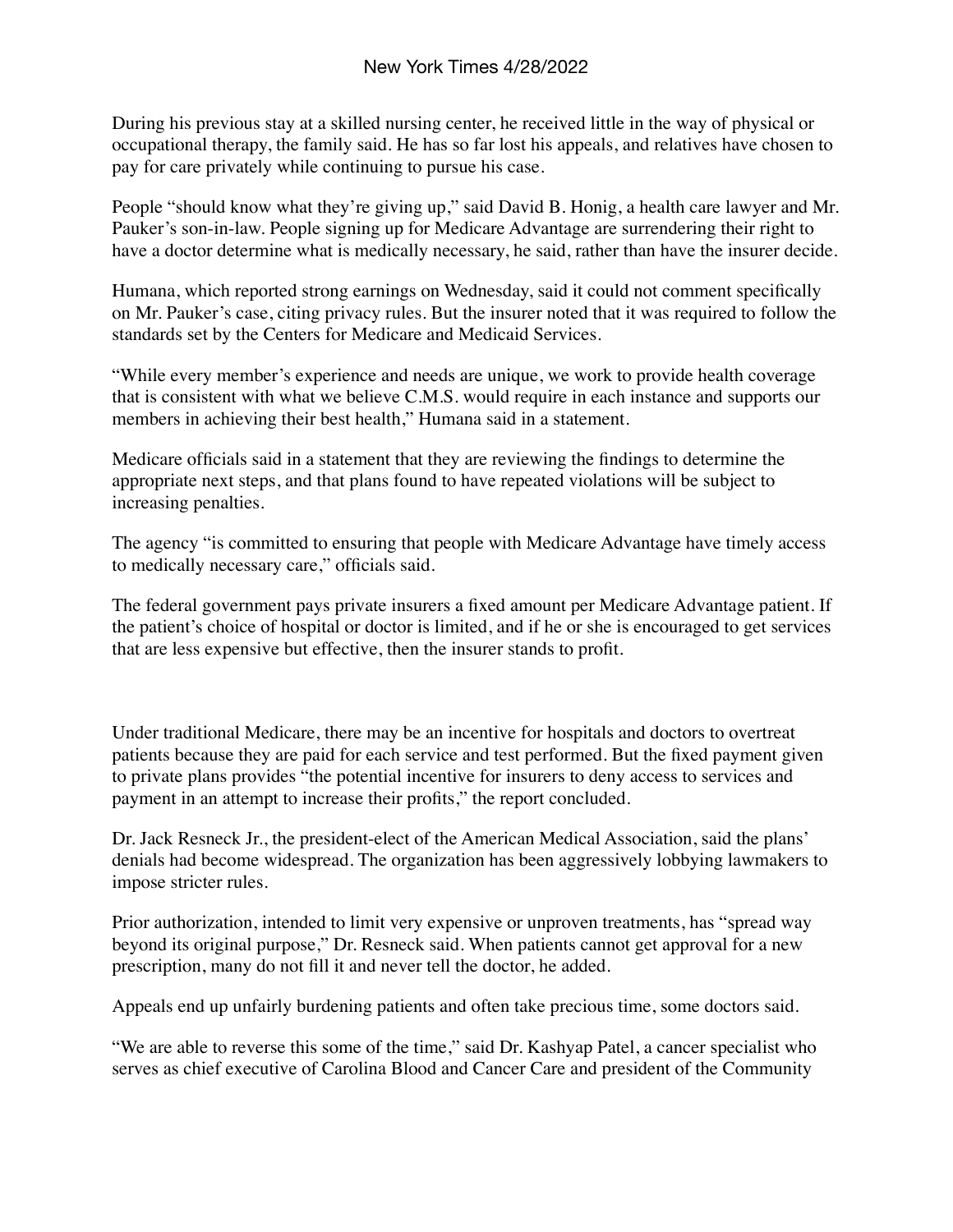Oncology Alliance. But his efforts to "fight like a hawk" to get approvals for the care he recommends also leave him less time to tend to patients, he added.

The most frequent denials found by the investigators included those for imaging services like M.R.I.s and CT scans. In one case, an Advantage plan refused to approve a follow-up M.R.I. to determine whether a lesion was malignant after it was identified through an earlier CT scan because the lesion was too small. The plan reversed its decision after an appeal.

In another case, a patient had to wait five weeks before authorization to get a CT scan to assess her endometrial cancer and to determine a course of treatment. Such delayed care can negatively affect a patient's health, the report noted.

But Advantage plans also denied requests to send patients recovering from a hospital stay to a skilled nursing center or rehabilitation center when the doctors determined that those places were more appropriate than sending a patient home.

A patient with bedsores and a bacterial skin infection was denied a transfer to a skilled nursing center, investigators found. A high-risk patient recovering from surgery to repair a fractured femur was denied admission to a rehab center, although doctors said the patient needed to be under the supervision of a physician.

In some cases, the investigators said Medicare rules — like whether a plan can require a patient to have an X-ray before getting an M.R.I. — needed to be clarified.

The plans may use their own clinical criteria to judge whether a test or service should be reimbursed, but they have to offer the same benefits as traditional Medicare and cannot be more restrictive in paying for care.

The investigators urged Medicare officials to beef up oversight of Advantage plans and provide consumers "with clear, easily accessible information about serious violations."

Medicare Advantage

[Why Aren't More People Comparison Shopping for Health Plans?](https://www.nytimes.com/2021/10/30/health/open-enrollment-health-insurance-medicare.html?action=click&module=RelatedLinks&pgtype=Article) [Oct. 30, 2021](https://www.nytimes.com/2021/10/30/health/open-enrollment-health-insurance-medicare.html?action=click&module=RelatedLinks&pgtype=Article)

[When Medicare Choices Get 'Pretty Crazy,' Many Seniors Avert Their Eyes](https://www.nytimes.com/2020/11/13/business/medicare-advantage-retirement.html?action=click&module=RelatedLinks&pgtype=Article) [Nov. 13, 2020](https://www.nytimes.com/2020/11/13/business/medicare-advantage-retirement.html?action=click&module=RelatedLinks&pgtype=Article)

[Medicare's Private Option Is Gaining Popularity, and Critics](https://www.nytimes.com/2020/02/21/business/medicare-advantage-retirement.html?action=click&module=RelatedLinks&pgtype=Article) [Feb. 21, 2020](https://www.nytimes.com/2020/02/21/business/medicare-advantage-retirement.html?action=click&module=RelatedLinks&pgtype=Article)

[Even Researchers Don't Know Which Doctors Medicare Advantage Covers](https://www.nytimes.com/2019/07/08/upshot/medicare-advantage-doctors-directories.html?action=click&module=RelatedLinks&pgtype=Article) [July 8, 2019](https://www.nytimes.com/2019/07/08/upshot/medicare-advantage-doctors-directories.html?action=click&module=RelatedLinks&pgtype=Article)